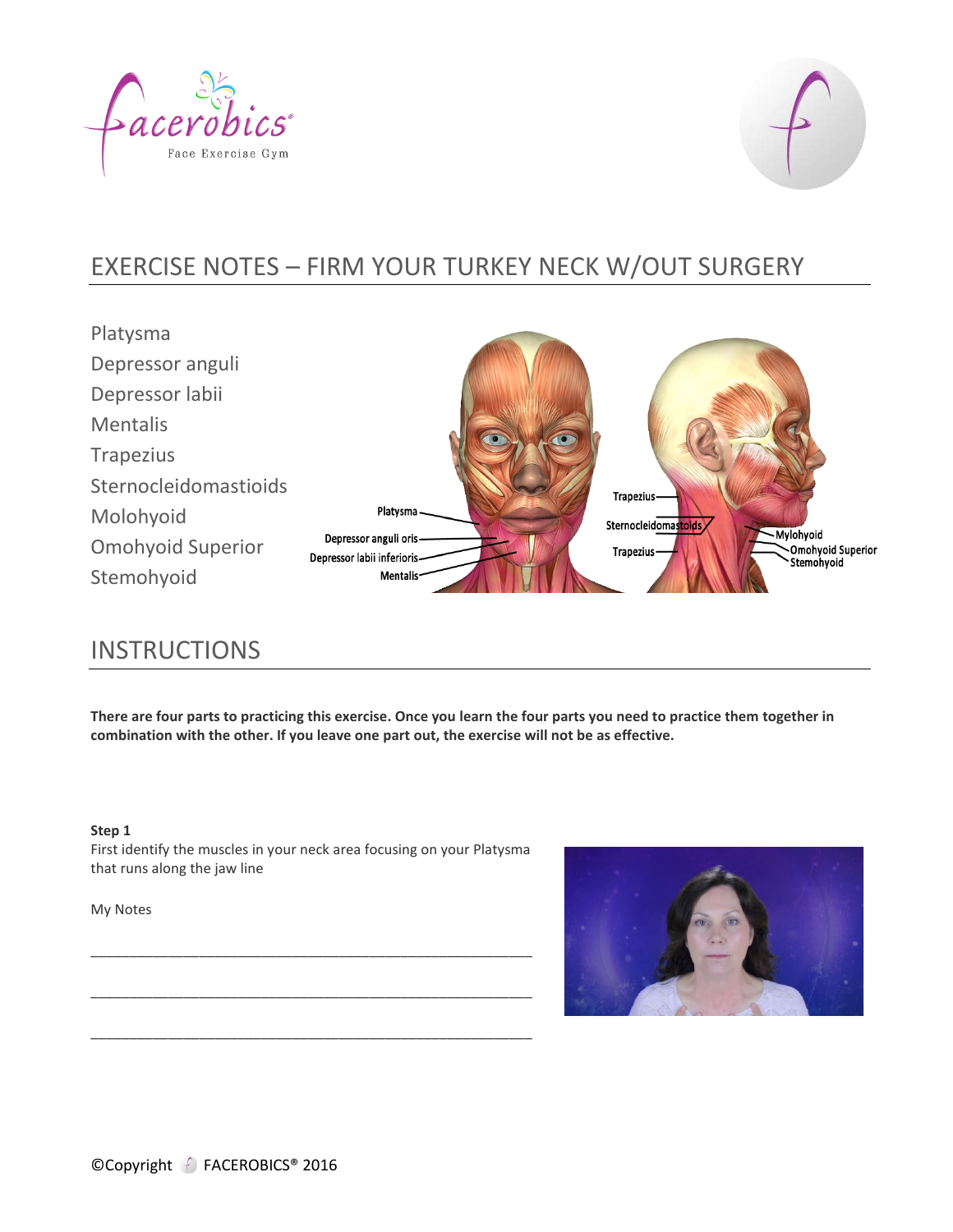

## **Step 2**

Looking at the picture, your platysma is along the jawline as shown. You will also find the muscle by looking at the anatomical picture above

\_\_\_\_\_\_\_\_\_\_\_\_\_\_\_\_\_\_\_\_\_\_\_\_\_\_\_\_\_\_\_\_\_\_\_\_\_\_\_\_\_\_\_\_\_\_\_\_\_\_\_\_\_\_\_\_\_

\_\_\_\_\_\_\_\_\_\_\_\_\_\_\_\_\_\_\_\_\_\_\_\_\_\_\_\_\_\_\_\_\_\_\_\_\_\_\_\_\_\_\_\_\_\_\_\_\_\_\_\_\_\_\_\_\_

\_\_\_\_\_\_\_\_\_\_\_\_\_\_\_\_\_\_\_\_\_\_\_\_\_\_\_\_\_\_\_\_\_\_\_\_\_\_\_\_\_\_\_\_\_\_\_\_\_\_\_\_\_\_\_\_\_

My Notes





### **Step 3**

Squeeze your neck muscles initiating the movement from your Platysma muscle at your jaw line. Lift the Platysma as you squeeze the front of your neck upwards and together. You can see from the picture how this works. Do not lift your jaw; lift your Platysma by pressing your lips together and lifting at the same time. Practice this step first before proceeding with the next step.

\_\_\_\_\_\_\_\_\_\_\_\_\_\_\_\_\_\_\_\_\_\_\_\_\_\_\_\_\_\_\_\_\_\_\_\_\_\_\_\_\_\_\_\_\_\_\_\_\_\_\_\_\_\_\_\_\_

\_\_\_\_\_\_\_\_\_\_\_\_\_\_\_\_\_\_\_\_\_\_\_\_\_\_\_\_\_\_\_\_\_\_\_\_\_\_\_\_\_\_\_\_\_\_\_\_\_\_\_\_\_\_\_\_\_

\_\_\_\_\_\_\_\_\_\_\_\_\_\_\_\_\_\_\_\_\_\_\_\_\_\_\_\_\_\_\_\_\_\_\_\_\_\_\_\_\_\_\_\_\_\_\_\_\_\_\_\_\_\_\_\_\_

My Notes



#### **Step 4**

Once you have mastered lifting your Platysma muscle in the way described above, the next step is to slide your fists up your neck and tuck them under your jaw line. The action of sliding helps smooth the neck skin so more wrinkling does not occur when you are practicing the exercise. Keep the skin smooth. You will see excess skin on your jaw above your fists. Do not worry about this as over time the excess skin will tighten.

\_\_\_\_\_\_\_\_\_\_\_\_\_\_\_\_\_\_\_\_\_\_\_\_\_\_\_\_\_\_\_\_\_\_\_\_\_\_\_\_\_\_\_\_\_\_\_\_\_\_\_\_\_\_\_\_\_

\_\_\_\_\_\_\_\_\_\_\_\_\_\_\_\_\_\_\_\_\_\_\_\_\_\_\_\_\_\_\_\_\_\_\_\_\_\_\_\_\_\_\_\_\_\_\_\_\_\_\_\_\_\_\_\_\_

\_\_\_\_\_\_\_\_\_\_\_\_\_\_\_\_\_\_\_\_\_\_\_\_\_\_\_\_\_\_\_\_\_\_\_\_\_\_\_\_\_\_\_\_\_\_\_\_\_\_\_\_\_\_\_\_\_



My Notes